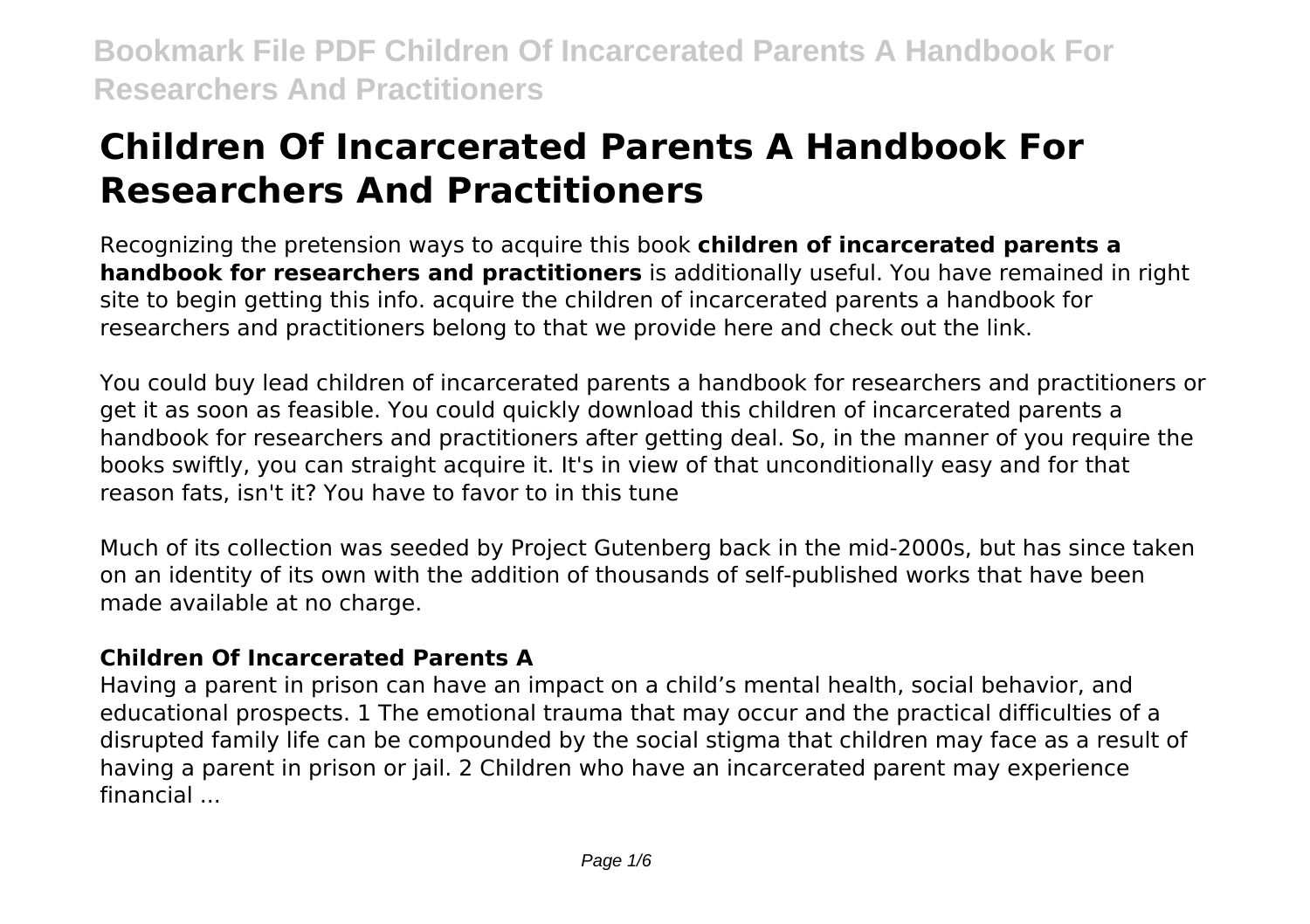# **Children of Incarcerated Parents | Youth.gov**

The arrest of a parent can be traumatic for many children. As noted in a comprehensive review of research on children with incarcerated parents, "The arrest and removal of a mother or father from a child's life forces that child to confront emotional, social and economic consequences that may trigger behavior problems, poor outcomes in school and a disruption or severance of the ...

#### **Children of Incarcerated Parents | National Institute of ...**

Children whose parents are detained or imprisoned are an invisible and highly vulnerable group whose rights and welfare are affected at every stage of criminal proceedings against their parent. The rights of children of incarcerated parents remain largely unacknowledged within criminal justice systems. Children fall through the cracks created by inadequate social welfare provision, lack […]

### **Children of imprisoned parents - Penal Reform International**

Children of Inmates is a Florida-based organization that helps to keep the lines of communication open between children and their incarcerated parents. According to their website, they "introduce children to their incarcerated parents, create positive memories and moments for the children, and facilitate rebuilding lasting bonds for a ...

### **7 Helpful Programs For Children of Incarcerated Parents**

The Working Group on Children of Incarcerated Parents. The Working Group was established to support the Committee on the Rights of the Child in its preparations for the 2011 Day of General Discussion on children of incarcerated parents.Following this success, the Working Group has continued to raise awareness about children with parents in prisons at the Human Rights Council, as well as among ...

### **Children of Incarcerated Parents – Child Rights Connect**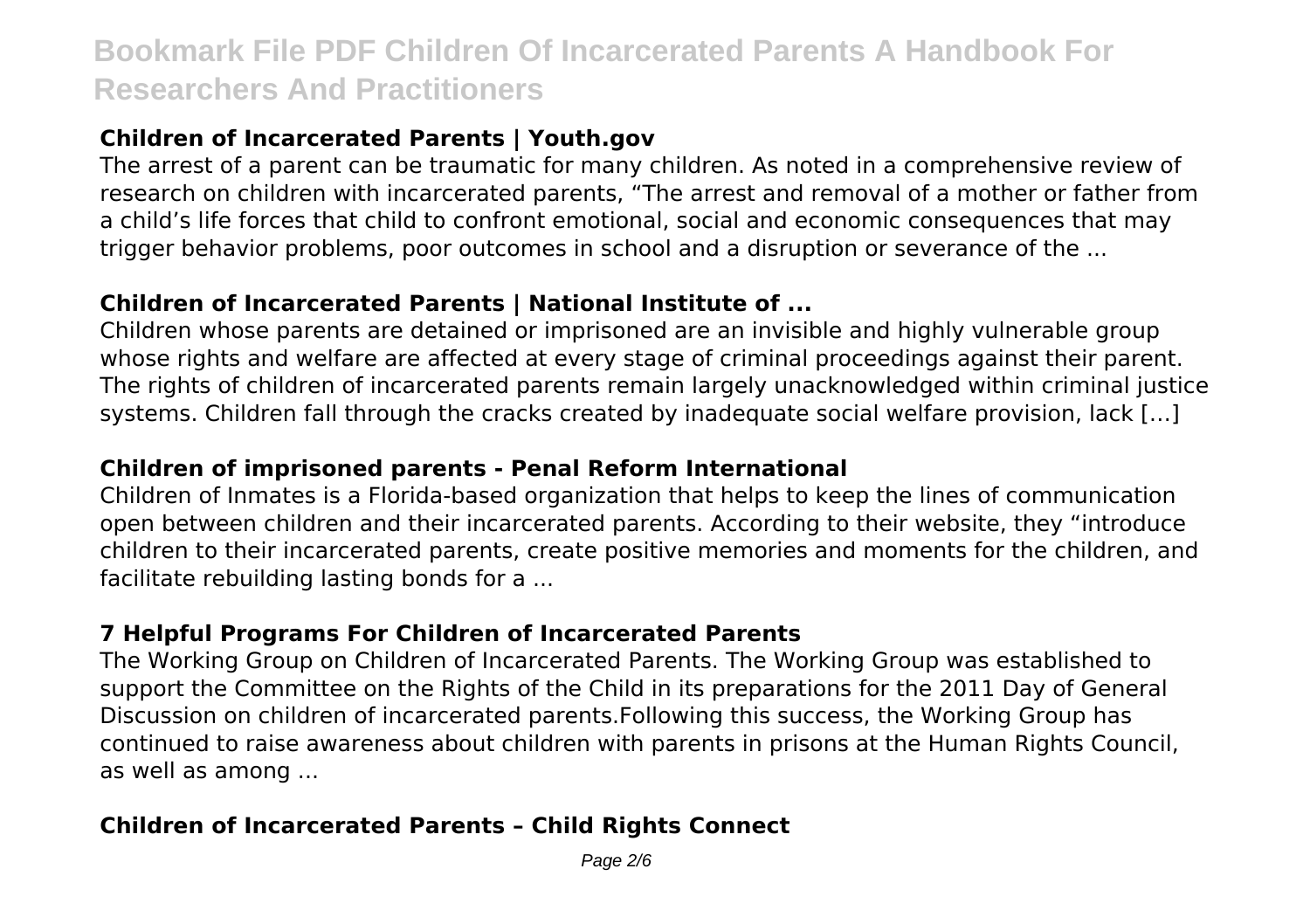The organization Children of Incarcerated Parents Partnership was founded a number of years ago to help a special group of children in Frederick County, Maryland.Started by one person, it quickly grew to be an organization supported by 'mid managers' from a variety of non-profit agencies in Frederick, Maryland.

### **About COIPP — COIPP**

What does the research say about mentoring children with an incarcerated parent? In 2016, the National Mentoring Resource Center released a review of the research base related to mentoring children with an incarcerated parent. This review examined the relevant research on the effectiveness, the moderating factors, and the implementation of efforts to date to improve the lives of young people ...

#### **Children of Incarcerated Parents**

Children of Incarcerated Parents U.S. Department of Justice, National Institute of Corrections Provides comprehensive resources on research and policy regarding the rights of children of incarcerated parents. Children of Incarcerated Parents, a Shared Sentence Annie E Casey Foundation (2016)

#### **Supporting Children and Families Affected by Parental ...**

Children receive a book bearing a personalized message from their incarcerated family member, and the organization later sends a picture of the child with the book back to the parent.

#### **Children of Incarcerated Parents Struggle To Be Seen - LA ...**

Lurie Children's Hospital published an article in July 2018 discussing the health implications of children having parents who are incarcerated. Many studies have been published on the impact an incarcerated parent can have on children's school performance and a child's emotional and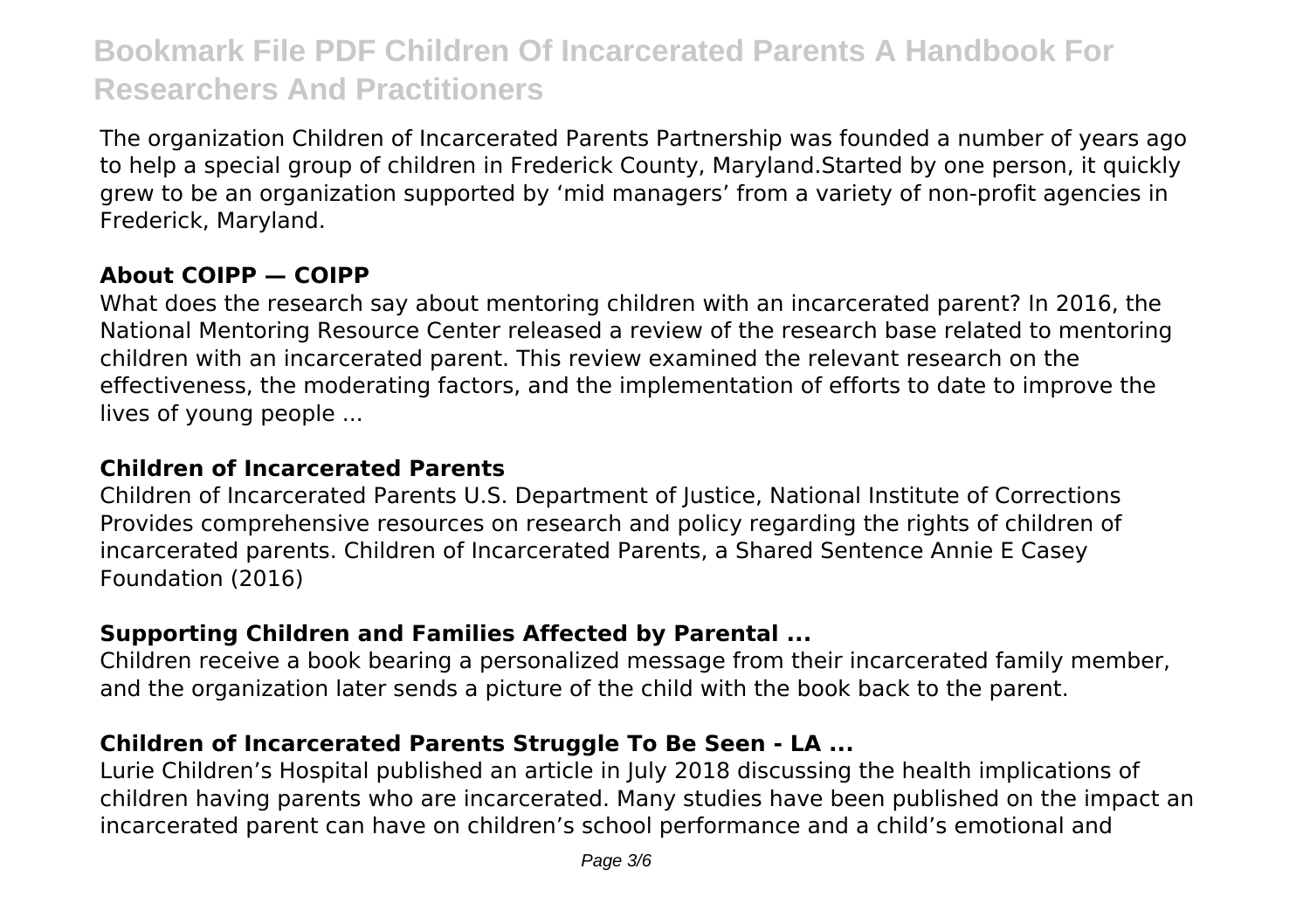behavioral health.

## **What Happens to Children of Incarcerated Parents ...**

Many children of incarcerated parents face profound adversity — as do other children facing many of the same risk factors the children experienced prior to parental incarceration. But the research shows that some children develop resilience despite the risks if they have a strong social support system.

### **Hidden Consequences: The Impact of Incarceration on ...**

School-age children of incarcerated parents exhibit school-related problems and problems with peer relationships. Sack et al. (1976) reported that over 50% of the children of incarcerated parents had school problems, such as poor grades or instances of aggression, albeit many of these problems were temporary.

### **Effects of Parental Incarceration on Young Children | ASPE**

The incarceration of a parent can have as much impact on a child's well-being as abuse or domestic violence. But while states spend heavily on corrections, few resources exist to support parental incarceration. A Shared Sentence offers commonsense proposals to address the increased poverty and stress that children of incarcerated parents ...

### **Children of Incarcerated Parents, a Shared Sentence - The ...**

Children of Incarcerated Parents. Nationally, 1.7 million children have an incarcerated parent. The ratio of children in poverty with an incarcerated parent is 1 in 7. In 2011-2012, 7 percent of all children in Pennsylvania had the experience of an incarcerated parent. At-risk youth are continuing to enter the justice system at alarming rates.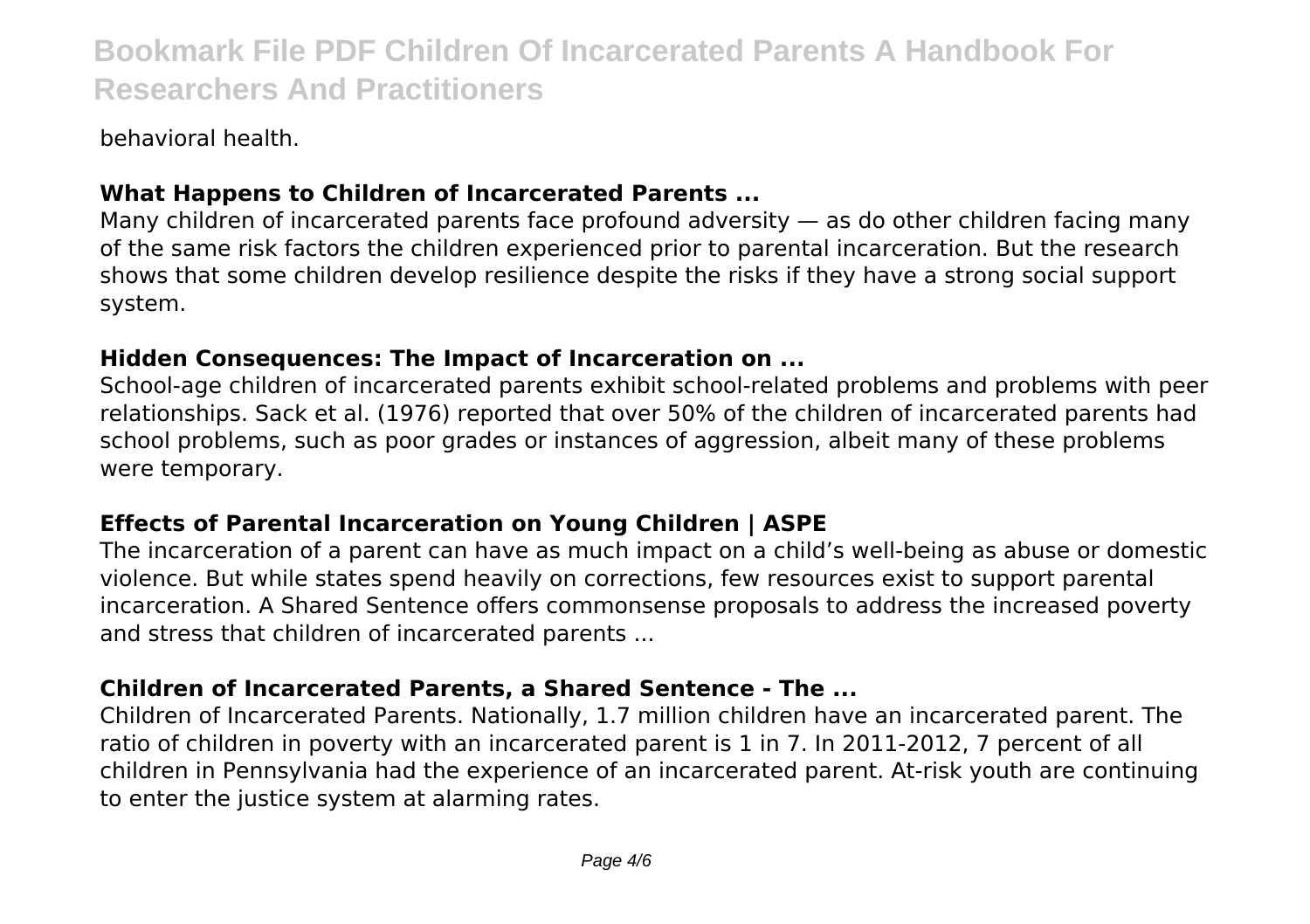## **Children of Incarcerated Parents**

Children whose parents have ever been incarcerated are twice as likely as other children to be involved in state services, such as TANF, mental health services and child protective services (Washington State Department of Social and Health Services 2008).

# **Children of Incarcerated Parents | Parenting Inside Out**

There are parent education courses- which most prisons teach special parent-child visits, childoriented visiting activities, parent support groups, and custody and parental rights services. These programs are designed to develop and strengthen attachments, provide access to services, and address the issues that face the incarcerated parent when it comes to parenting.

## **Children of Incarcerated Parents - PHDessay.com**

Many children of incarcerated parents develop feelings of anger and aggression, leading to failed friendships in school. Some may also become depressed and anxious , bringing academic and social ...

# **When a Parent Is Incarcerated | Psychology Today**

The small research literature on children of incarcerated parents suggests that parental incarceration is associated with increased aggressive behavior and withdrawal (Baunach, 1985), criminal ...

# **Children of incarcerated parents: Cumulative risk and ...**

Children of incarcerated parents continue to face a range of challenges to the full respect for and enjoyment of their rights. This Briefing Paper provides an update to QUNO's previous publication, offering an overview of the international legal standards applicable to these children.